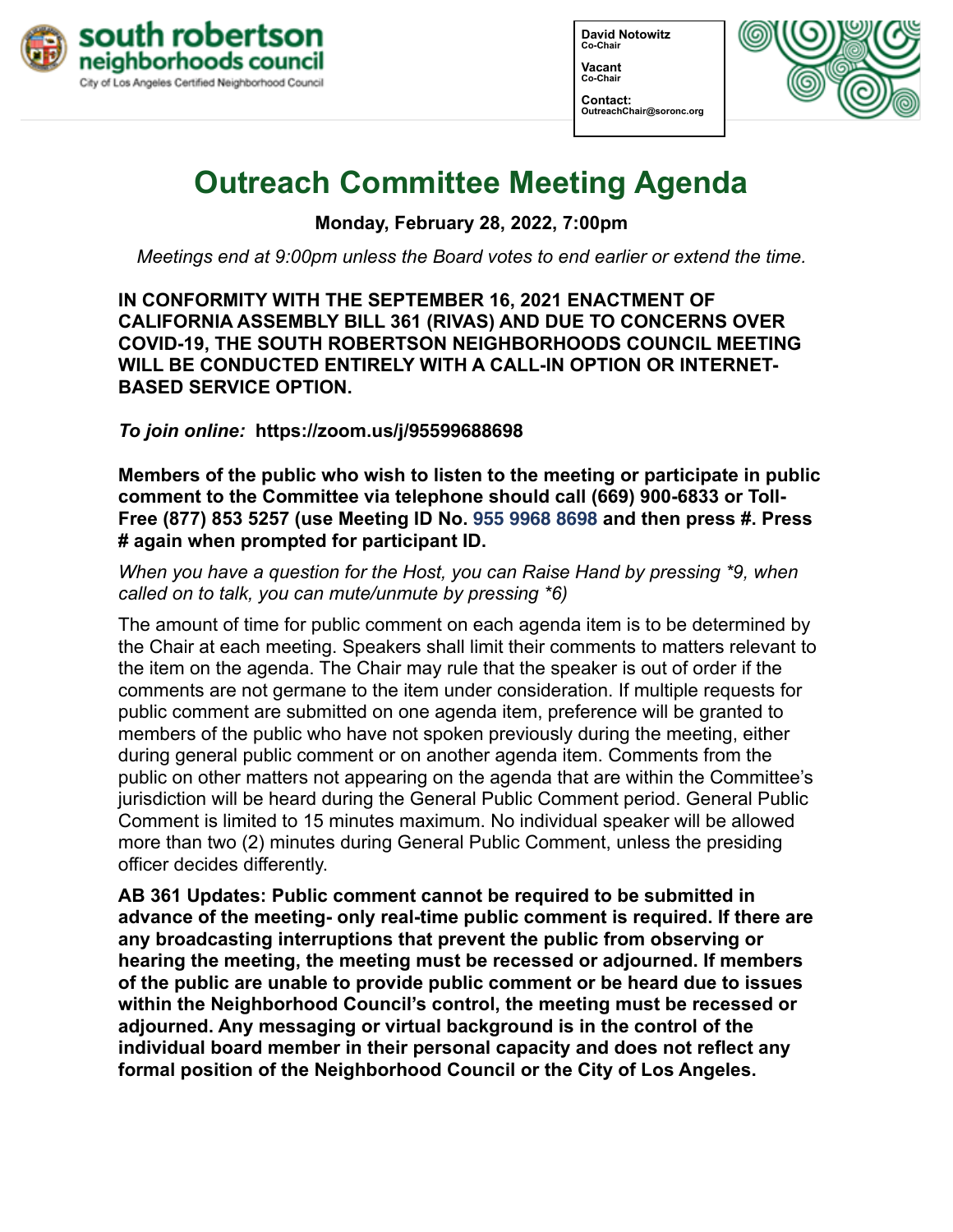### **1. Call to Order & Roll Call**

a. Current Committee Members: David Notowitz, Terrence Gomes, Barry Levine, Michael Lynn, Sophia French, Bill Gross, Baila Romm

# **2. Pledge of Allegiance**

**3. General Public Comment** (Stakeholders may request to join the committee at this time)

#### **4. Brief Committee Announcements**

- a. Items for Future Outreach Committee Agendas
- b. Other Brief Committee Announcements

## **5. Unfinished Business**

- a. Nomination of Outreach Committee Co-Chair
- b. Discussion and possible action to plan April 4, 2022 Town Hall candidate forum including logistics, organizing the gathering of questions for event, moderator, design for lawn signs, social media, marketing, PR.
- c. Discussion and possible action on approving a final budget for Town Hall candidate forum.

#### **6. New Business**

- a. Discussion and possible action on new Stakeholder committee member nominations.
- b. Motion to approve Outreach Committee January 31, 2022 meeting minutes.
- c. Discussion and possible action on adding YouTube Live to the current Facebook Live and Zoom broadcasts of all SORO NC meetings.

# **7. Adjournment**

*Note: Public comment will be taken for each item where there is discussion and possible action. Public comment and/or participation may occur on other items at the discretion of the Chair. Please note that under the Brown Act, the Committee is prevented from acting on matters brought to its attention during the General Public Comment period; however, the issue may become the subject of a future meeting. In the interest of addressing all items on the agenda, time limits for individual comments and discussion may be set at the discretion of the Chair.*

*Motions that are presented at any committee meeting do not represent an official action or position of the SORO NC, until approved by an affirmative vote at a properly noticed meeting of the General Board.*